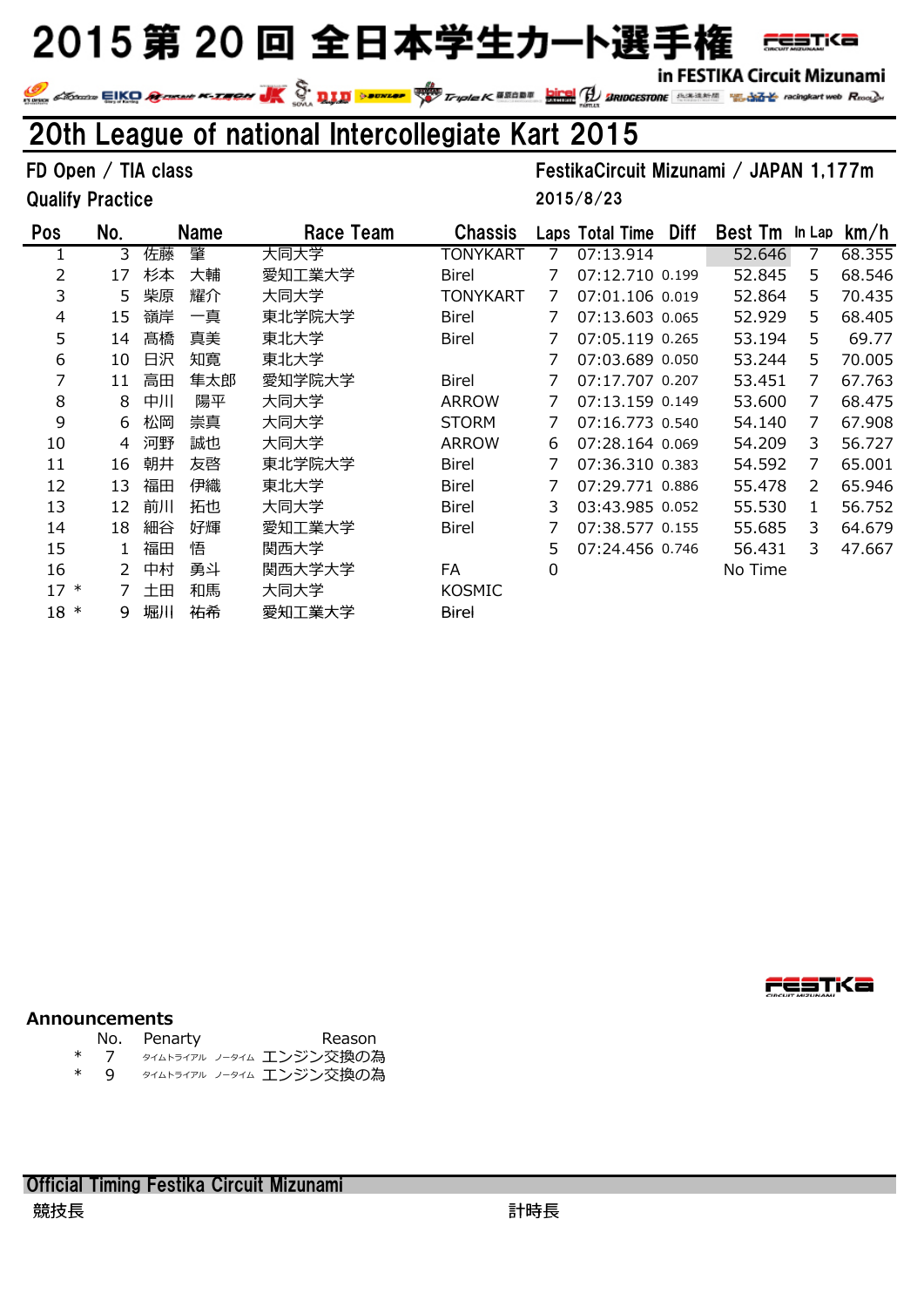in FESTIKA Circuit Mizunami

**FESTKa** 

In FESTIKA CITCUIT MIZUNAMI<br>We change EIKO Conserved Rought Control Conserved Conserved Conserved Conserved Conserved Conserved Rought Con

## 20th League of national Intercollegiate Kart 2015

### FD Open / TIA class FestikaCircuit Mizunami / JAPAN 1,177m

Qualify Heat - 1

2015/8/23

| Pos        | No. |    | <b>Name</b> | Race Team | <b>Chassis</b> |   | Laps Total Time  | <b>Diff</b> | <b>Best Tm</b> | In Lap | <b>Point</b> |
|------------|-----|----|-------------|-----------|----------------|---|------------------|-------------|----------------|--------|--------------|
|            | 17  | 杉本 | 大輔          | 愛知工業大学    | <b>Birel</b>   |   | 06:17.154        |             | 52.964         | 6      | 100          |
| 2          | 15  | 嶺岸 | 一真          | 東北学院大学    | Birel          |   | 06:18.656 1.502  |             | 53.286         | 5      | 90           |
| 3          | 5.  | 柴原 | 耀介          | 大同大学      | TONYKART       | 7 | 06:18.784 0.128  |             | 52.868         | 5      | 81           |
| 4          | 3   | 佐藤 | 肇           | 大同大学      | TONYKART       | 7 | 06:19.137 0.353  |             | 52.641         | 5      | 73           |
| 5          | 14  | 髙橋 | 真美          | 東北大学      | Birel          |   | 06:19.571 0.434  |             | 53.218         | 6      | 66           |
| 6          | 10  | 日沢 | 知寛          | 東北大学      |                |   | 06:19.769 0.198  |             | 53.189         | 7      | 59           |
| 7          | 11  | 高田 | 隼太郎         | 愛知学院大学    | Birel          |   | 06:21.035 1.266  |             | 53.284         | 7      | 53           |
| 8          | 6   | 松岡 | 崇真          | 大同大学      | <b>STORM</b>   |   | 06:22.087 1.052  |             | 53.232         | 6      | 48           |
| 9          | 8   | 中川 | 陽平          | 大同大学      | <b>ARROW</b>   |   | 06:22.234 0.147  |             | 52.907         | 6      | 43           |
| 10         | 12  | 前川 | 拓也          | 大同大学      | <b>Birel</b>   |   | 06:25.515 3.281  |             | 54.093         | 4      | 39           |
| 11         | 16  | 朝井 | 友啓          | 東北学院大学    | Birel          |   | 06:31.023 5.508  |             | 54.172         | 7      | 35           |
| 12         |     | 土田 | 和真          | 大同大学      | <b>KOSMIC</b>  |   | 06:32.961 1.938  |             | 54.749         | 3      | 31           |
| 13         |     | 福田 | 悟           | 関西大学      |                |   | 06:42.678 9.717  |             | 55.765         | 5      | 28           |
| 14         | 13  | 福田 | 伊織          | 東北大学      | Birel          |   | 07:02.714 20.036 |             | 56.302         | 4      | 25           |
| 15         | 4   | 河野 | 誠也          | 大同大学      | <b>ARROW</b>   |   | 1DNF 01:01.322   |             | 58.407         | 1      | 23           |
| 16         | 9   | 堀川 | 祐希          | 愛知工業大学    | <b>Birel</b>   |   | 1DNF 01:02.160   |             | 58.316         | 1      | 21           |
| <b>DNS</b> |     | 中村 | 勇斗          | 関西大学      |                |   |                  |             |                |        | $\mathbf 0$  |
| <b>DNS</b> | 18  | 細谷 | 好輝          | 愛知工業大学    | Birel          |   |                  |             |                |        | 0            |

**Announcements**

No. Penarty **Reason** 

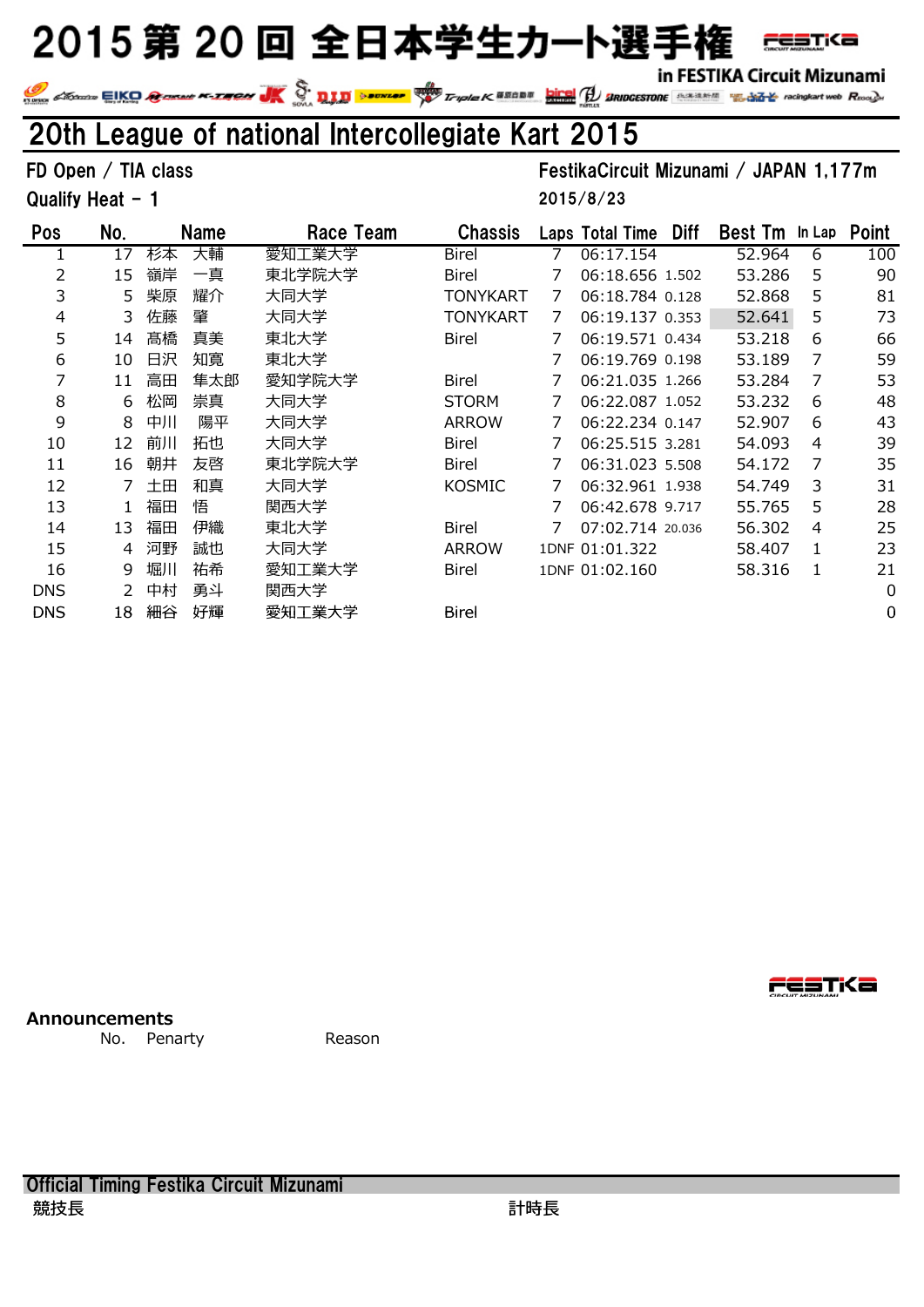in FESTIKA Circuit Mizunami

**FESTKa** 

In FESTIKA CITCUIT MIZUNAMI<br>We change EIKO Conserved Rought Control Conserved Conserved Conserved Conserved Conserved Conserved Rought Con

## 20th League of national Intercollegiate Kart 2015

Qualify Heat - 2

### FD Open / TIA class FestikaCircuit Mizunami / JAPAN 1,177m

2015/8/23

| Pos                  | No.            |         | <b>Name</b> | Race Team | <b>Chassis</b>  |                | Laps Total Time Diff | Best Tm In Lap Point |                |     |
|----------------------|----------------|---------|-------------|-----------|-----------------|----------------|----------------------|----------------------|----------------|-----|
| $\mathbf{1}$         | 17             | 杉本      | 大輔          | 愛知工業大学    | Birel           | 7              | 06:14.805            | 53.118               | 7              | 100 |
| $\overline{2}$       | 3              | 佐藤      | 肇           | 大同大学      | <b>TONYKART</b> | 7              | 06:15.418 0.613      | 52.833               | 5              | 90  |
| 3                    | 5              | 柴原      | 耀介          | 大同大学      | <b>TONYKART</b> | 7              | 06:15.571 0.153      | 52.688               | 6              | 81  |
| $\overline{4}$       | 10             | 日沢      | 知寛          | 東北大学      |                 | 7              | 06:17.512 1.941      | 53.028               | 3              | 73  |
| 5                    | 11             | 高田      | 隼太郎         | 愛知学院大学    | Birel           | 7              | 06:18.726 1.214      | 53.248               | 5              | 66  |
| 6                    | $\overline{4}$ | 河野      | 誠也          | 大同大学      | <b>ARROW</b>    | 7              | 06:26.985 8.259      | 54.416               | 7              | 59  |
| $\overline{7}$       | 16             | 朝井      | 友啓          | 東北学院大学    | Birel           | 7              | 06:28.368 1.383      | 54.446               | $\overline{4}$ | 53  |
| 8                    | 12             | 前川      | 拓也          | 大同大学      | Birel           | 7              | 06:28.678 0.310      | 54.296               | 3              | 48  |
| 9                    | 6              | 松岡      | 崇真          | 大同大学      | <b>STORM</b>    | 7              | 06:34.427 5.749      | 53.826               | 6              | 43  |
| 10                   | 18             | 細谷      | 好輝          | 愛知工業大学    | Birel           | 7              | 06:34.945 0.518      | 55.177               | 4              | 39  |
| 11                   | 7              | 土田      | 和真          | 大同大学      | KOSMIC          | 7              | 06:37.004 2.059      | 55.010               | 6              | 35  |
| 12                   | 9              | 堀川      | 祐希          | 愛知工業大学    | Birel           | 7              | 06:40.397 3.393      | 55.181               | 6              | 31  |
| 13                   | 2              | 中村      | 勇斗          | 関西大学      |                 | 7              | 06:41.118 0.721      | 56.070               | 3              | 28  |
| 14                   | 13             | 福田      | 伊織          | 東北大学      | Birel           | 7              | 06:43.186 2.068      | 56.331               | 5              | 25  |
| 15                   | 8              | 中川      | 陽平          | 大同大学      | <b>ARROW</b>    | $\overline{7}$ | 06:46.271 3.085      | 53.499               | 7              | 23  |
| 16                   | $\mathbf{1}$   | 福田      | 悟           | 関西大学      |                 | 6              | 06:37.737 1 Lap      | 56.548               | 6              | 21  |
| 17                   | 15             | 嶺岸      | 一真          | 東北学院大学    | Birel           |                | 2DNF 02:55.704       | 54.945               | $\mathbf{1}$   | 19  |
| 18                   | 14             | 髙橋      | 真美          | 東北大学      | Birel           |                | 1DNF 01:43.771       |                      | 0              | 17  |
|                      |                |         |             |           |                 |                |                      |                      |                |     |
| <b>Announcements</b> |                |         |             |           |                 |                |                      |                      | res no         |     |
|                      | No.            | Penarty |             | Reason    |                 |                |                      |                      |                |     |

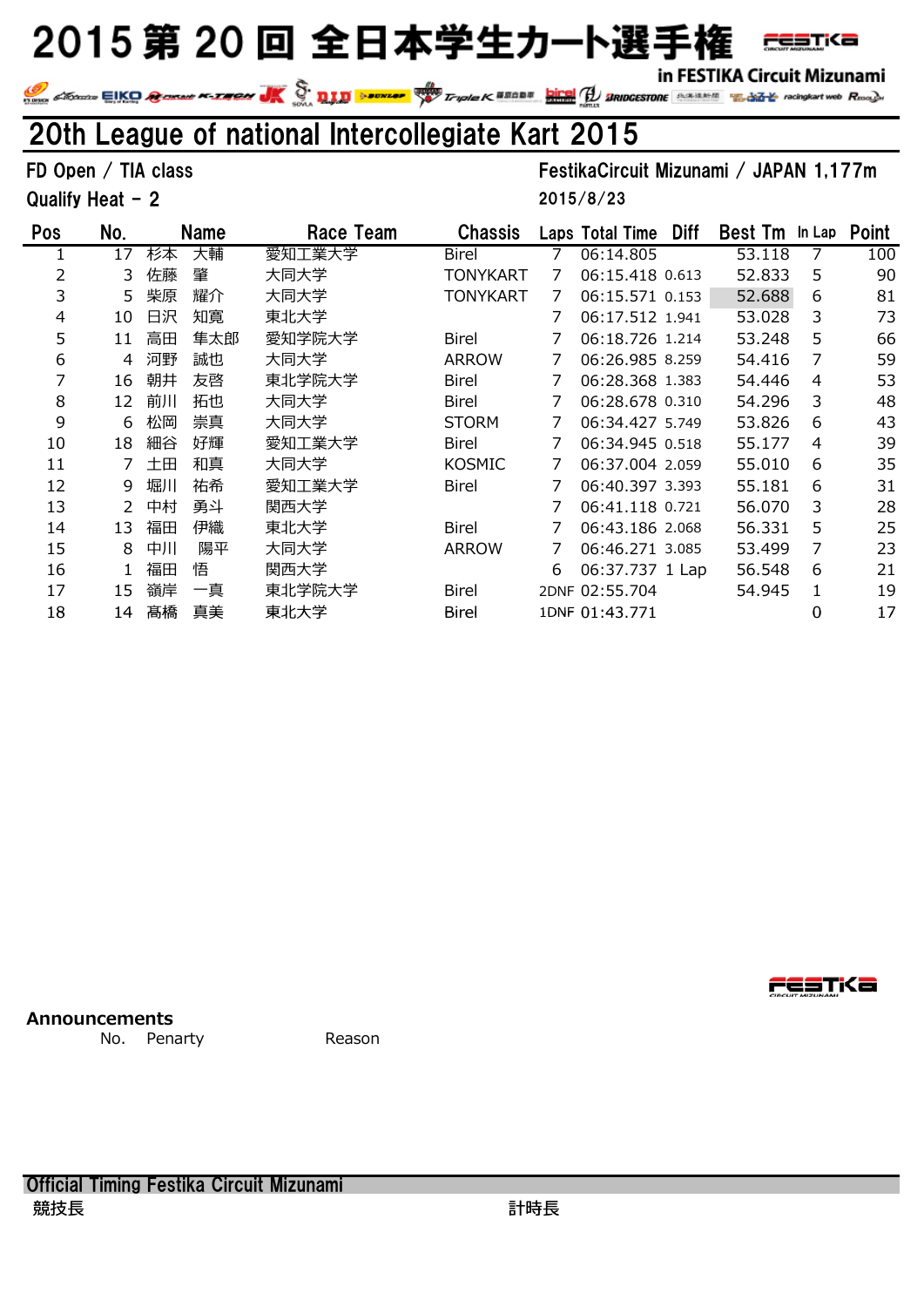in FESTIKA Circuit Mizunami

**FESTKa** 

IN FESTINA CITCUIT MIZUNAMI<br>Website Change Compart web Rooks Not the Compart of Second Compart of Second Compart (Second Compart Website C<br>Second Compart Web Rooks Not the Second Compart Web Rooks Not the Second Compart We

### 20th League of national Intercollegiate Kart 2015

Qualify Practice TOTAL

FD Open / TIA FestikaCircuit Mizunami / JAPAN 1,177 2015/8/23

| Pos            |        | No. |    | <b>Name</b> | Race Team | <b>Chassis</b>  | $H-1$ | H-2 | 総合ポイント |
|----------------|--------|-----|----|-------------|-----------|-----------------|-------|-----|--------|
| 1              |        | 17  | 杉本 | 大輔          | 愛知工業大学    | <b>Birel</b>    | 100   | 100 | 200    |
| $\overline{2}$ |        | 3   | 佐藤 | 肇           | 大同大学      | <b>TONYKART</b> | 73    | 90  | 163    |
| 3              |        | 5   | 柴原 | 耀介          | 大同大学      | <b>TONYKART</b> | 81    | 81  | 162    |
| $\overline{4}$ |        | 10  | 日沢 | 知寛          | 東北大学      |                 | 59    | 73  | 132    |
| 5              |        | 11  | 高田 | 隼太郎         | 愛知学院大学    | <b>Birel</b>    | 53    | 66  | 119    |
| 6              |        | 15  | 嶺岸 | 一真          | 東北学院大学    | <b>Birel</b>    | 90    | 19  | 109    |
| 7              |        | 6   | 松岡 | 崇真          | 大同大学      | <b>STORM</b>    | 48    | 43  | 91     |
| 8              |        | 16  | 朝井 | 友啓          | 東北学院大学    | <b>Birel</b>    | 35    | 53  | 88     |
| 9              |        | 12  | 前川 | 拓也          | 大同大学      | <b>Birel</b>    | 39    | 48  | 87     |
| 10             |        | 14  | 髙橋 | 真美          | 東北大学      | <b>Birel</b>    | 66    | 17  | 83     |
| 11             |        | 4   | 河野 | 誠也          | 大同大学      | <b>ARROW</b>    | 23    | 59  | 82     |
| 12             | $\ast$ | 8   | 中川 | 陽平          | 大同大学      | <b>ARROW</b>    | 43    | 23  | 66     |
| 13             | $\ast$ | 7   | 土田 | 和真          | 大同大学      | <b>KOSMIC</b>   | 31    | 35  | 66     |
| 14             |        | 9   | 堀川 | 祐希          | 愛知工業大学    | <b>Birel</b>    | 21    | 31  | 52     |
| 15             |        | 13  | 福田 | 伊織          | 東北大学      | <b>Birel</b>    | 25    | 25  | 50     |
| 16             |        |     | 福田 | 悟           | 関西大学      |                 | 28    | 21  | 49     |
| 17             |        | 18  | 細谷 | 好輝          | 愛知工業大学    | <b>Birel</b>    | --    | 39  | 39     |
| 18             |        | 2   | 中村 | 勇斗          | 関西大学      |                 |       | 28  | 28     |
|                |        |     |    |             |           |                 |       |     |        |

\* 同ポイントにつき、タイムトライアルの順位を採用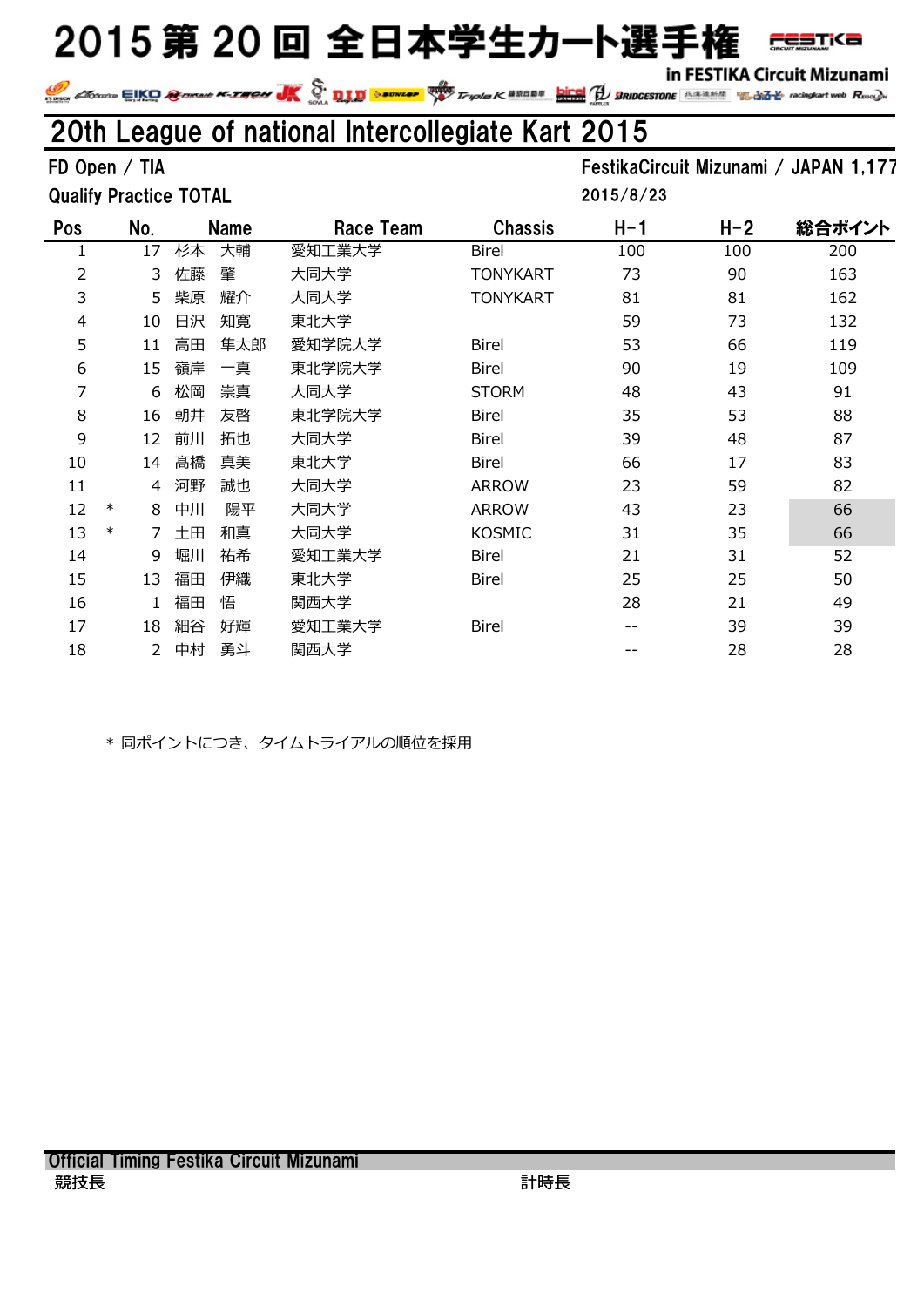in FESTIKA Circuit Mizunami

**FESTKa** 

**SEARCH AND THE STILL INIZURAL PROPERTY OF A STATE OF A STATE OF A STATE OF A STATE OF A STATE OF A STATE OF A STATE OF A STATE OF A STATE OF A STATE OF A STATE OF A STATE OF A STATE OF A STATE OF A STATE OF A STATE OF A S** 

### 20th League of national Intercollegiate Kart 2015

| <b>TIA class</b><br><b>Final Heat</b> |     |             |     |           |                | FestikaCircuit Mizunami / JAPAN 1,177m<br>2015/8/23 |                  |             |                |    |        |
|---------------------------------------|-----|-------------|-----|-----------|----------------|-----------------------------------------------------|------------------|-------------|----------------|----|--------|
| Pos                                   | No. | <b>Name</b> |     | Race Team | <b>Chassis</b> |                                                     | Laps Total Time  | <b>Diff</b> | Best Tm In Lap |    | km/h   |
|                                       |     | 杉本          | 大輔  | 愛知工業大学    | <b>Birel</b>   | 12                                                  | 10:42.164        |             | 53.022         | 5. | 79.18  |
| $2 *$                                 | 5.  | 嶺岸          | 一真  | 東北学院大学    | <b>Birel</b>   | 12                                                  | 10:46.636 0.063  |             | 52.920         | 11 | 78.632 |
| 3                                     |     | 高田          | 隼太郎 | 愛知学院大学    | <b>Birel</b>   | 12                                                  | 10:46.920 0.284  |             | 52,930         | 12 | 78.598 |
| 4                                     | 6   | 朝井          | 友啓  | 東北学院大学    | <b>Birel</b>   | 12                                                  | 11:04.193 4.263  |             | 54.221         | 8  | 76.554 |
| 5                                     | 4   | 髙橋          | 真美  | 東北大学      | <b>Birel</b>   | 12                                                  | 11:04.228 0.035  |             | 53.550         | 9  | 76.55  |
| 6                                     |     | 前川          | 拓也  | 大同大学      | <b>Birel</b>   | 12                                                  | 11:04.553 0.325  |             | 54.233         | 8  | 76.512 |
| 7                                     | 8   | 細谷          | 好輝  | 愛知工業大学    | <b>Birel</b>   | 12                                                  | 11:17.042 10.534 |             | 54.905         | 5. | 75.101 |
| 8                                     | 3   | 福田          | 伊織  | 東北大学      | <b>Birel</b>   | 12                                                  | 11:24.393 6.510  |             | 54.822         | 4  | 74.294 |

#### **Announcements**

\* 5 厳重注意 スタート隊列違反

No. Penarty Reason

Official Timing Festika Circuit Mizunami 審査委員⻑ 競技⻑ 計時⻑